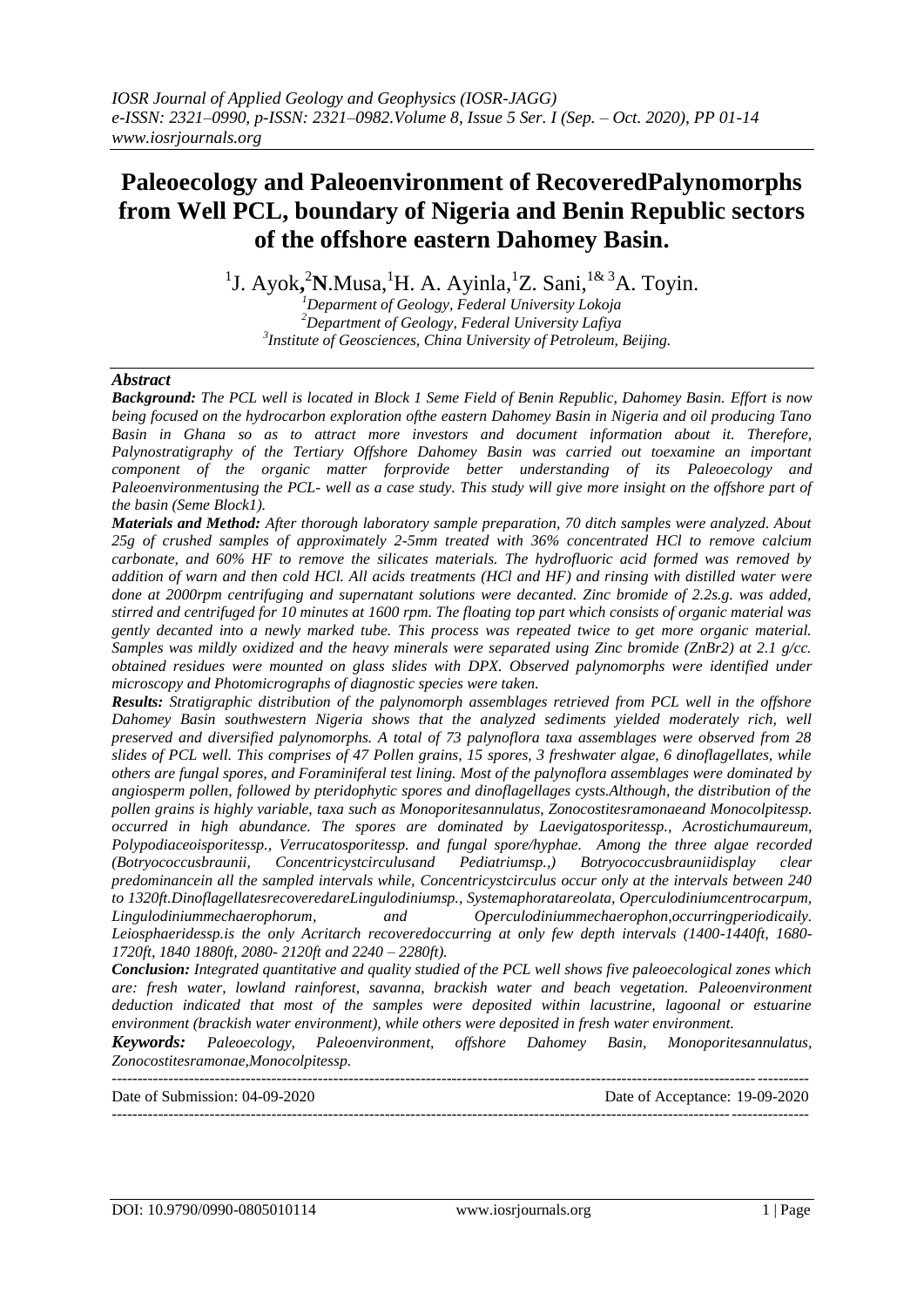# **I. Introduction**

The Dahomey Basin is an extensive sedimentary basin on the continental margin of the Gulf of Guinea. It extends from the Volta Delta in Ghana in the west to theOkitipupaRidge/ Benin Hinge line in the east of Southern Nigeria (Ogbe, 1972; Omatsola and Adegoke, 1981; Whiteman, 1982; see Figs.1&2). The basin is a marginal pull-apart (Klemme,1975) or marginal sag basin (Kingston *et al*., 1983) which developed in the Mesozoic Era as the African and South American lithospheric plates separated and thecontinental margin foundered (Burke *et al*., 1971; Whiteman**,**1982). The basin has attracted the attention of investors recently particularly the offshore part of the basin due to thehydrocarbon exploration in Lagos, eastern Dahomey Basin in Nigeria and Tano Basin in Ghana which is presently producing oil (Adekeye *et al*., 2019).Thishas thereby rekindled andincreased motivation for intense study of the basin.

One of such studies is this palynological analysis of the Tertiary Offshore Dahomey Basin which examines an important component (palynomorphs) of the organic matterusing the PCL- well as a case study.This current study is crucial as thereis no much documentation on the offshore part of the basin. Therefore, this research centres on studying the recovered pollen, spores, dinoflagellates, fungal spores,foraminiferal test wall and other forms in details to decipher their paleoecology and environment of deposition penetrated by the PCL well ofSeme Block1.



**Figure1:** Location map of the study area (Block 1) offshore, Dahomey Basin (source, SAPETRO).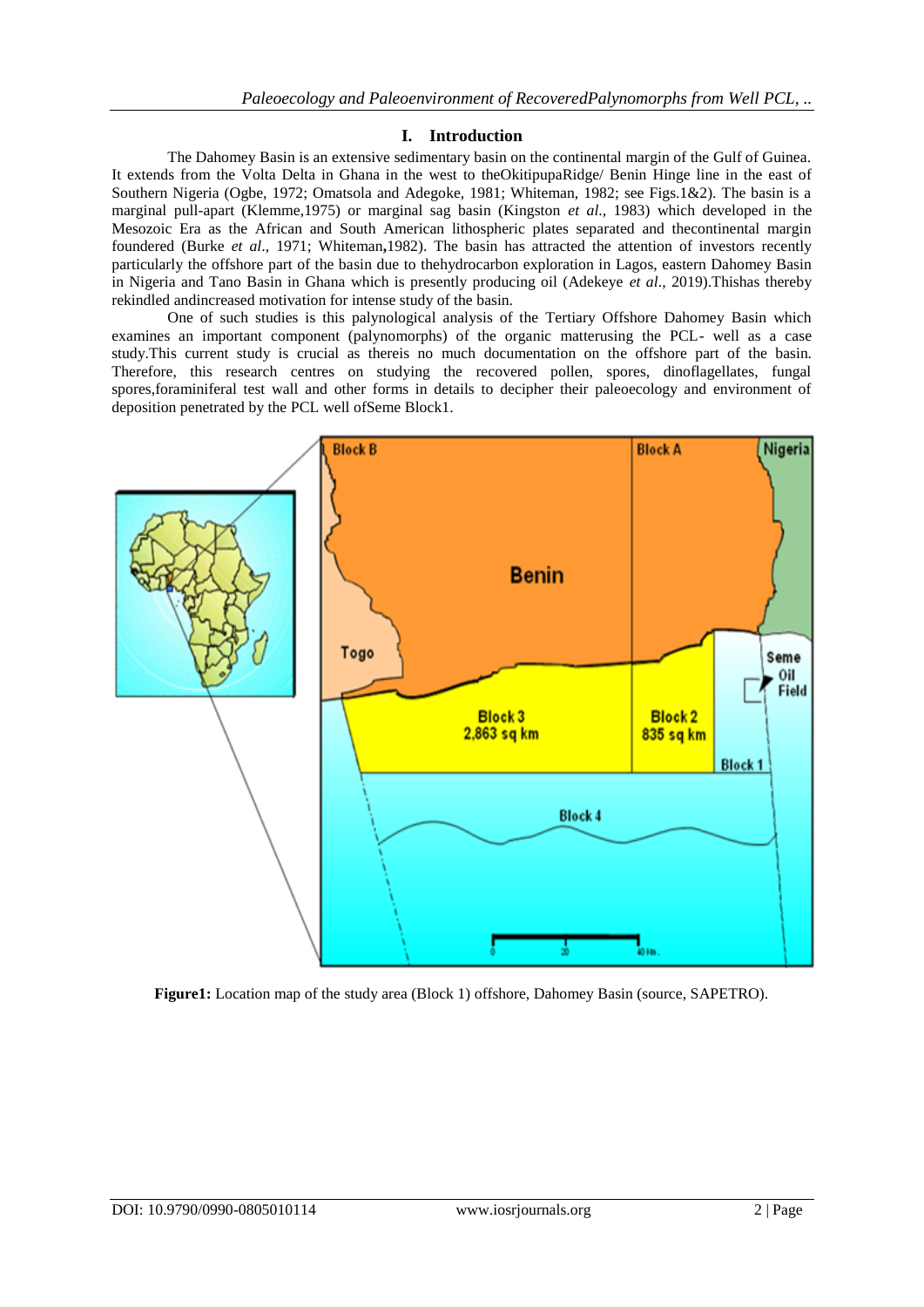

**Figure 2:** East-West section showing sediment thickness variations in the onshoreDahomey Basin and the upper part of the Niger Delta (Whiteman, 1982).

# **II. Geological Setting and Startigraphy**

The PCL well is located in Block 1 Seme Field of Benin Republic, Dahomey Basin (Fig.1)**.** The Dahomey Basin evolved in the Late Jurassic-Early Cretaceous as a result of the separation of the Africa and South America plates which led to the opening of South Atlantic Ocean. The stratigraphic setting, tectonic evolution, sedimentologic, biostratigraphic and organic geochemistry studies of the different parts of the basin have been reported by several authors (Jones and Hockey, 1965;Adegoke, 1969;Adegoke *et al*., 1970;Fayose, 1970;Ogbe, 1970;Billman, 1976;Kogbe 1976;Omatsola and Adegoke, 1981; Whiteman, 1982;Coker and Ejedawe,1983;Okosun, 1990;Ekweozor, 1990]. Other important works include the following(Nwachukwu *et al*., 1992;Idowu *et al*., 1993;Nton, 2001;Elueze and Nton, 2004 and Adekeye, 2019). Palynological studies of the basin include those of(Salami, 1983, Salami, 1984, Ola-Buraimu and Adeleye, 2010, Ikhane *et al*., 2012, Ola-Buraimo *et al*., 2012, and Adeigbe *et al*., 2013, Adebiyi (2015), Anthony and Johnson (2020) and Ayok *et al*. 2020). The southwesternDahomey Basin of Nigeria is a wrench modified sedimentary basin containing rocks ranging in age from Cretaceous-Recent Idowu*et al*.(1993). The basin extends from Southeastern Ghana (Volta Delta) in the west, to the western flank of the Niger Delta in the east (Jones and Hockey, 1965; Ogbe, 1970;Omatsola and Adegoke, 1981;Whiteman, 1982). It is characterized by both block and transform faulting which superimposed across an extensive Paleozoic basin during the breakup of the African and South American continents (Burke *et al.*, 1971;Adeigbe*et al*., 2013). This led to the formation of continental margin and coastal margin which was filled up by Cretaceous and Tertiary sediments. The resultingstratigraphic setting of the Dahomey Basin has been described in detail in the works of Jones and Hockey (1964),Adegoke (1969), Ogbe (1970), Kogbe (1974), Billman (1976), Omatsola and Adegoke (1981), Ako*et al*. (1980), Okosun (1990), Idowu*et al*. (1993), Adekeye (2004) and Adekeye*et al*. (2006).

Work ofJones and Hockey (1964) based on the outcropping Dahomey Basinindicated thatthe stratigraphic successionrepresents a single unit refers to as the Abeokuta Formation.Otherauthors likeOmatsola and Adegoke (1989) and Okosun (1992) considered it as a Group but comprising of different formations though with contrasting schemes. These authors rejected the scheme provided by Billman (1992) because of adoptionof names having age equivalent beds in the Anambra Basin and Benue Trough. In the southwestern Nigeria, the continental clastic unitoftheNeocomianIse Formationis at the bottom of the succession(see Table 1). This basal unit is predominantly made up of conglomerates followed by gritty, coarse to medium-grained loose sands interbedded withwhitish kaolinitic clays. Above the IseFormation is the MaastrichtianAfowo Formation,mostly of medium to fine-grained sandstones and interbedded with relatively thick siltstone and shale. The shales are rich in organic matter, showing brackish water condition below, but becoming more marine towards the top, with increasing shaliness in the same direction. Marinefine-grained fossiliferous horizons oftenalternate with well-sorted, sub-rounded clean, loose sands of continental origin in the area. In some areas, the Afowo Formation overlies the basement directlywhich are bituminous in both surface and sub-surface sections. The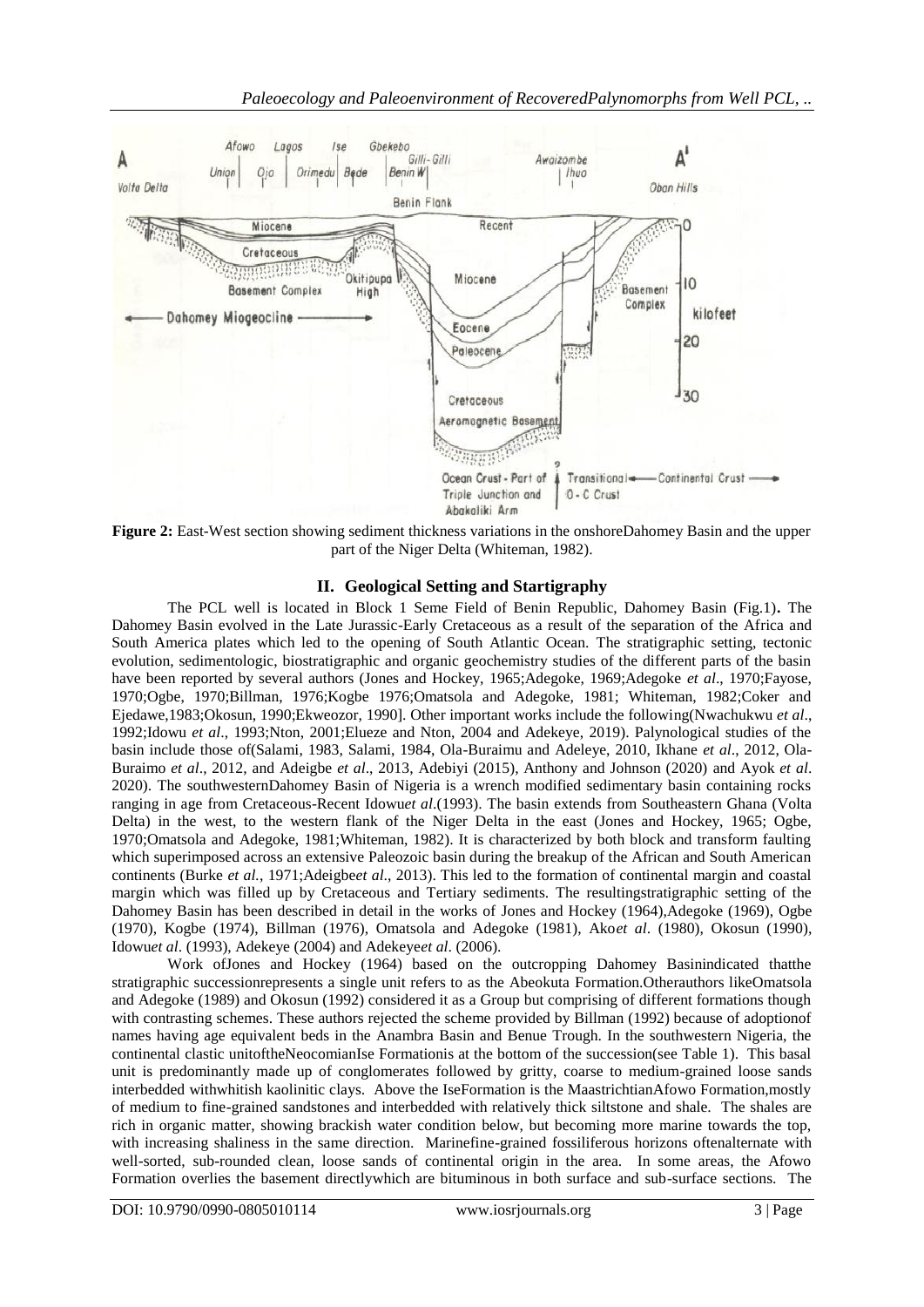Araromi Formation is the topmost unit of the group. It is made up of sands at the base overlain by siltstones and shalesinterbedded with bands of limestones, sands and lignite towards the top. The shales are dark to grey and are rich in organic matter. Both the sands and shales are bituminous in many places.These sediments of the Dahomey Basin overlie the Basement Complex showing homoclinal, essentially south-dipping strata, most of which outcropped onshore. Additionally, the basin contains sediments of the Avon Canyon in the western areas. In some parts of the basin, these canyon-fill deposits have completely eroded the older Tertiary Delta sediments and are deeply embedded in Cretaceous sequences.

| Age                                  |                                                                        |                            | Formation                 | Lithology                              | <b>Tectonic</b><br>stage | Age            | <b>Formation</b>        |                        | Reyment, 1965                                                 |                        |                 |                               | Omatsola & |                    |                             |                       |
|--------------------------------------|------------------------------------------------------------------------|----------------------------|---------------------------|----------------------------------------|--------------------------|----------------|-------------------------|------------------------|---------------------------------------------------------------|------------------------|-----------------|-------------------------------|------------|--------------------|-----------------------------|-----------------------|
| Quatornary                           |                                                                        | Holocene to<br>Pleistocene | <b>Benin</b><br>and       |                                        |                          | Recent         | Alluvium                | Adegoke, 1969          |                                                               | Billman, 1976          |                 | Adegoke, 1981<br>Ewekoro-     |            | Okosun, 1990       |                             |                       |
| Tertiary                             |                                                                        |                            | Pliocene                  | ljebu                                  |                          |                |                         |                        | Araromi                                                       |                        | Pal             |                               |            | PalFm              | Pal                         |                       |
|                                      | Neogene                                                                |                            | Miocene                   | Upper<br>Afowo<br>Lower                | $^{\circ}$               |                |                         |                        |                                                               | Maastr.                | Nkporo<br>Shale | Maastrichtian                 | Araromi    |                    |                             |                       |
|                                      | Paleogene                                                              |                            | Oligocene                 |                                        |                          | Post-transform | Oligocene - Recent      | <b>Benin and Ijebu</b> |                                                               | Shale                  |                 |                               |            | Formation          | Maastrichtian               | Araromi<br>Formation  |
|                                      |                                                                        |                            | Eocene                    | Oshoshun                               |                          |                | Eocene                  | Ilaro                  | c<br>Œ                                                        | (Informal)<br>Senonian |                 | Awgu<br>Shale                 |            |                    |                             |                       |
|                                      |                                                                        |                            |                           | Imo                                    |                          |                |                         | Oshosun                |                                                               |                        |                 |                               |            |                    |                             |                       |
|                                      |                                                                        |                            | Paleocene                 | Shale                                  |                          |                | Paleocene               | Ewekoro                | ⊷<br>ء                                                        |                        |                 |                               |            |                    |                             |                       |
|                                      | Late                                                                   |                            | Maastrichtian             | Araromi<br>Shale                       |                          |                | Cretaceous              | Abeokuta               | O<br>÷<br>۳<br>⊷<br>Abeakuta<br>S<br>Formation<br>G<br>G<br>Σ |                        |                 | Turonian                      |            |                    |                             |                       |
| Cretaceous                           |                                                                        |                            | Campanian                 |                                        | $\circled{2}$            |                |                         |                        |                                                               | Turonian<br>Albian     |                 | Abeokuta<br>Formation         |            | Afowo<br>Formation | Senonian<br>Albian<br>Upper |                       |
|                                      |                                                                        | Senonian                   | Santonian                 |                                        |                          |                |                         |                        |                                                               |                        |                 |                               |            |                    |                             |                       |
|                                      |                                                                        |                            | Coniacian                 | Awgu<br>"Turonian                      |                          |                |                         |                        |                                                               |                        |                 | Unnamed<br>Albian<br>Sands    | Albian     | Ise<br>Formation   |                             | Abeokuta<br>Formation |
|                                      |                                                                        |                            | <b>Turonian</b>           | sandstone*<br>or Abeokuta<br>Formation |                          |                |                         |                        |                                                               |                        |                 |                               |            |                    |                             |                       |
|                                      |                                                                        |                            | Conomanian                |                                        | 3                        |                |                         |                        |                                                               |                        |                 |                               |            |                    |                             |                       |
|                                      | Early                                                                  |                            | Albian<br>Aptian          | 'Albian<br>sandstone <sup>*</sup>      |                          |                |                         |                        |                                                               |                        |                 | Neocomian<br>Unnamed<br>Older |            |                    |                             |                       |
|                                      |                                                                        |                            | Barremian<br>Hauterivian  |                                        |                          | Syn-transform  |                         |                        |                                                               |                        |                 |                               |            |                    |                             |                       |
|                                      |                                                                        | Neocomian                  | Valanginian<br>Berriasian | Ise                                    |                          |                |                         |                        |                                                               |                        | Pre-Albian      | Folded                        |            |                    |                             |                       |
| Pre-<br>transform<br>Jurassic ?<br>, |                                                                        |                            |                           |                                        |                          | Precambrian    | <b>Basement complex</b> |                        |                                                               |                        | Sediments       |                               |            |                    |                             |                       |
|                                      | Modified from Elvsborg and Dalode (1985) and<br>MacGregor et al (2003) |                            |                           |                                        |                          |                | Gebhardt et al. 2010    |                        |                                                               |                        |                 |                               |            |                    |                             |                       |



# **III. Material and Methods**

Seventy ditch samplesof the Offshore Dahomey Basin collected from South Atlantic Petroleum Company (SAPETRO) were composited at 40ft interval for palynological studies. The depth range of the well is 1240-2690ft. The name of the well was not given at the time these samples were collected. Therefore, PCLwellis assigned for reference purpose in this study.

The seventy ditch samples were taken to the laboratory for preparation and analysis. The samples were weighed at 25g and crushed in a porcelain mortar with a pestle to approximately 2-5mm sized particles to create more surface area for proper chemical reaction. It was then treated with 36% concentrated HCl to remove calcium carbonate. Then the samples were stirred intermittently, allowed to soak overnight and later rinsed with distilled water. The residue was treated with 60% HF and leftovernight to remove all the silicates materials. The hydrofluoric acid formed was removed by addition of warm and then cold HCl. All acids treatments (HCl and HF) and rinsing with distilled water were done at 2000rpm centrifuging and supernatant solutions weredecanted. Zinc bromide (specific gravity of 2.2) was added and stirred properly with a glass rod. This was centrifuged for 10 minutes at 1600 rpm. The floating top part which consists of organic material was gently decanted into a newly marked tube. This was repeated twice to recover as much organic material as possible.Samples were mildly oxidized, followed by heavy mineral liquid separation of the macerals using Zinc bromide (ZnBr2) at 2.1 g/cc. The collected residue was mounted on glass slides with DPX. The preparation method was in accordance with standard methods. Palynological album and comparison with published literatures such asGermeraad *et al*., (1968), Evamy *et al*., (1978) and Muller *et al*., (1987) were used inidentifying thepalynomorphs. Photomicrographs of diagnostic species (see plate 1)were taken with Nikon Cool pix P6000 digital camera.Abundance of pollen, spores, dinoflagellates, fungal spores, and other stratigraphically significant forms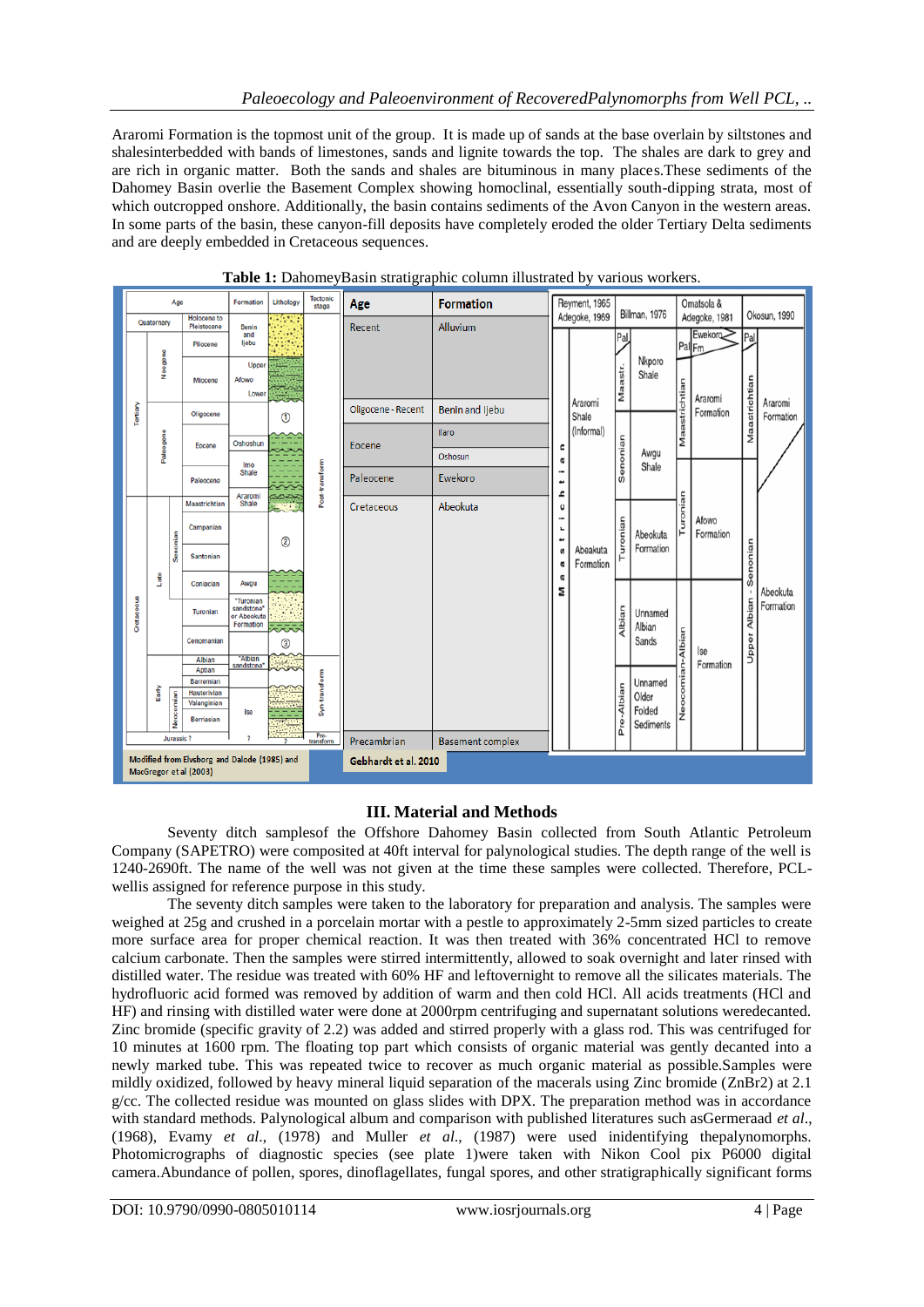present were determined for each sampleas shown on the palynologicalchart (Fig. 3). This was done to decipher the paleoecology and paleoenvironment of the studied Dahomey Basin samples.

#### **IV. Result:**

#### **Recovered Palynomorphs Assemblages**

Stratigraphicdistribution of the palynomorph assemblages retrieved from PCL well in offshore Dahomey Basinsouthwestern Nigeria is shown in figure 3 and plate 1. The analyzed sediments of PCLwellyielded moderately rich, well preserved and diversifiedpalynomorphs(Fig. 3). Thiscomprises of a total of 73 palynoflora taxa assemblages analyzed from 28 slides of PCL well.Out of the73palynologiccal taxa, 47 are pollen grains, 15 spores, 3 freshwater algae, 6 dinoflagellates,while others are fungal spores,and foraminiferal test lining.Photomicrographs of some important taxa retrieved from the well are shown in plate1.

Most of the palynoflora assemblages were dominated by angiosperm pollen, followed by pteridophytic spores and dinoflagellages cysts. The pollen grains are*Monoporitesannulatus*,*Zonocostitesramonae*,*Brevicolporitesguinetii*, *Sapotaceoidaepollenites*sp., *Nymphaepollisclarus, Psilastephanocolporitesminor,Crototricolporitescrotonosculptus, Protaeciditescooksonni, Marginipollisconcinnus, Peregrinipollisnigericus, Psilastephanocolporitessapotaceae, Psilatricolporitesoperculatus,Psilastephanocolporites*sp*., Spirosyncolpitesbruni, Protaecidites*sp*., Psilatricolporitescrassus*, *Psilatricolporites*sp., *Retitricolporitesirregularis*, *Monocolpitesmarginatus*, *Retitricolporites*sp*., Monocolpites*sp., *Pachydermitesdiederixi*, *Proxapertitescursus*, *Verrutricolporites*sp., *Arecipitesexilimuratus*, *Arecipites*sp*.*, *Striatricolporitescatatumbus*, *Canthiumidites*sp., *Chenopodiacaea*sp.,*Echiperiporitesestalae*, *Echiperiporites*sp.,*Longapertitesmarginatus, Inaperturopollenitesgemmatus*, *Inaperturate pollen, Retistephanocolporites*sp*.,Pollen indeterminate*,*Adnenatherites simplex*, *Praedapollis*sp., *Psilatriporitesrotundus*, *Psilatriporites*sp*., Psilatricolporites*sp., *Racemonocolpiteshians*, *Retibrevitricolporites*obodoensis/protrudens, *Retimonocolpites*sp.,*Syncolporites*sp.,*Spirosyncolpites*sp.,*Striamonocolpitesrectostriatus* and *Verrutricolporitesscabratus*. The distribution of the pollen grains is highly variable. Some taxa such as *Monoporitesannulatus, Zonocostitesramonae*and *Monocolpites*sp. occurred in high abundance. A typical example is thenumber of *Monoporites*sp.whichincreased down the stratigraphic sectionthoughsporadically(Fig.3). The spores spores are*Magnastriatitessp*,

*Acrostichumaureum*,*Stereisporites*sp*.,Aletesporites*sp*.,Laevigatosporites*sp., *Polypodiaceoisporites*sp., *Verrucatosporites*sp.,*Crassoratitriletesvanraadshooveni*and *Verrucatosporitesusmensis*,*Selaginellamyosorus, Mangnastriatites*sp*., Cyathidites*sp*., Distaverrusporites simplex, Lycopodium spp., Charred graminaecurticle*, as well as fungal spores and hyphae. The spores' abundance was dominated by *Laevigatosporites*sp., *Acrostichumaureum,Polypodiaceoisporites*sp.,*Verrucatosporites*sp.and fungal spore/hyphae.Among thethree algae present in the studied samples (*Botryococcusbraunii, Concentricystcirculus*and *Pediatrium*sp.,)*Botryococcusbraunii*occurredthroughout the depths intervalwhile,*Concentricystcirculus* occur only at the between 1240 to 1320ft.

Recovered*Dinoflagellates*are*Lingulodinium*sp*., Systemaphoratareolata, Operculodiniumcentrocarpum, Lingulodiniummechaerophorum*,and *Operculodiniummechaerophon*.It was observed that occurrence of these palynomorphsin the studiedwell samplesis periodical.The only Acritarch recovered is *Leiosphaerides*sp*.* Its occurrence is infrequent as it only occurred at few depth intervals(1400-1440ft, 1680-1720ft, 1840 1880ft, 2080- 2120ft and 2240 – 2280ft see figure 3).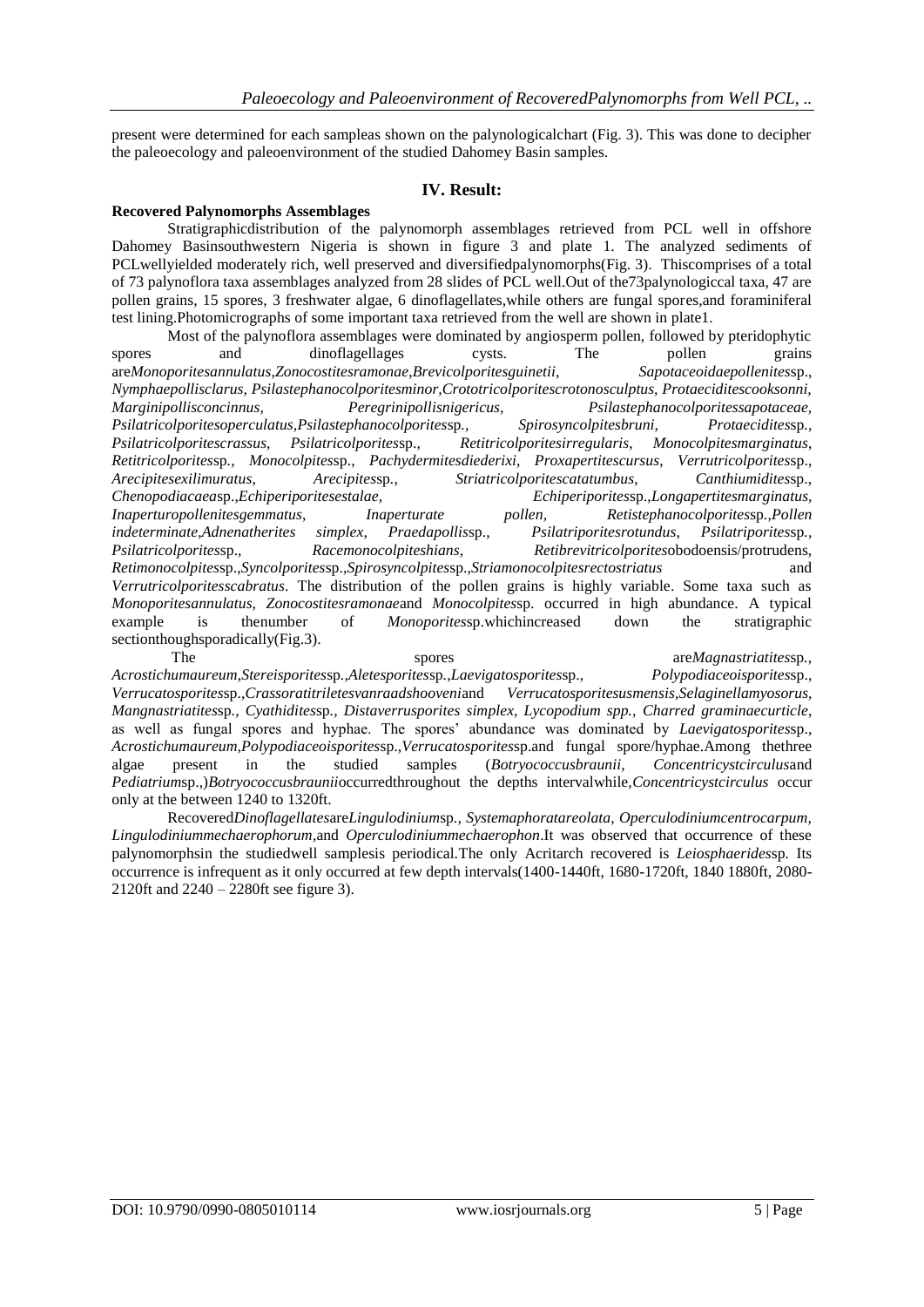

# **PLATE 1**

# **PLATE 1**

- 1. ECHIPERIPORITES INCACINOIDES
- 2. BOTRYOCOCCUS BRAUNII
- 3. LAEVIGATOSPORITES SP
- 4. MONOCOLPITES SP
- 5. ACROSTICHUM AUREUM
- 6. STRIATRICOLPORITES CATATUMBUS
- 7. PSILATRICOLPORITES SP
- 8. NYMPHAEAPOLLIS CLARUS
- 9. OPERCULODINIUM CENTROCARPUM
- 10. PROTEACIDITES COOKSONNI
- 11. PACHYDERMITES DIEDERIXI
- 12. PSILATRICOLPORITES CRASSUS
- 13. POLYPODIACEOISPORITES SP
- 14. MONOPORITES ANNULARUS
- 15. RETITRICOLPORITES IRREGULARIS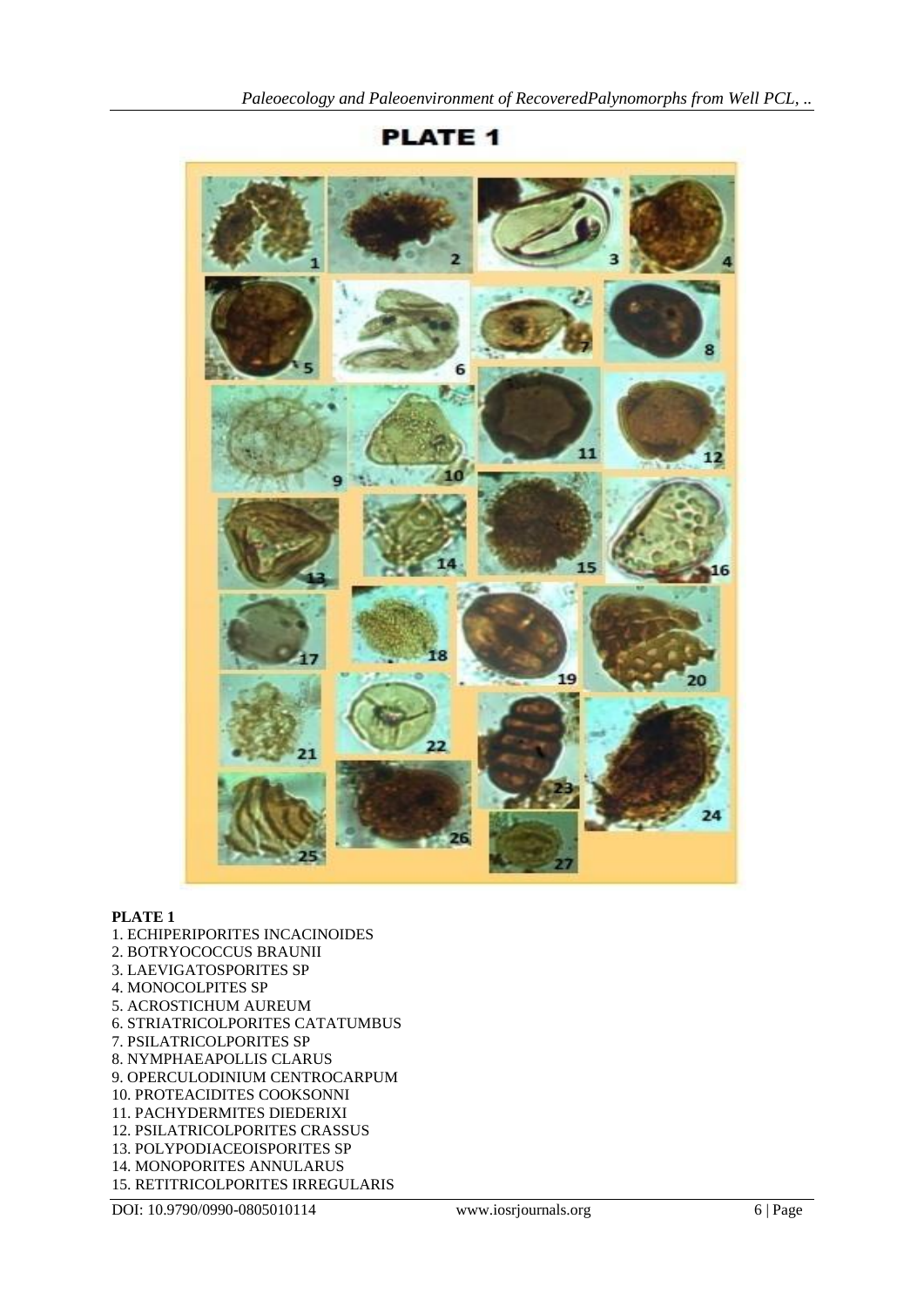- 16. VERRUCATOSPORITES SP
- 17. RETIBREVITRICOLPORITES OBODOENSIS
- 18. RACEMONOCOLPITES HIANS
- 19. PSILASTEPHANOCOLPORITES SAPOTACEAE
- 20. CRASSORETITRILETES VANRAADSHOOVENI
- 21. PEREGRINIPOLLIS NIGERICCUS 22. STEREISPORITES SP
- 23. FUNGAL SPORE
- 24. SPIROSYNCOLPITES BRUNI
- 25. MAGNASTRIATITES SP
- 26. CANTHIUM SP
- 27. VERRUTRICOLPORITES SP



**Figure 3:** Palynomorphs distribution chart of depthinterval1240 to 2690ft (378 to 820 m) of well PCL, offshore Dahomey Basin (After Ayok*et al*., 2020).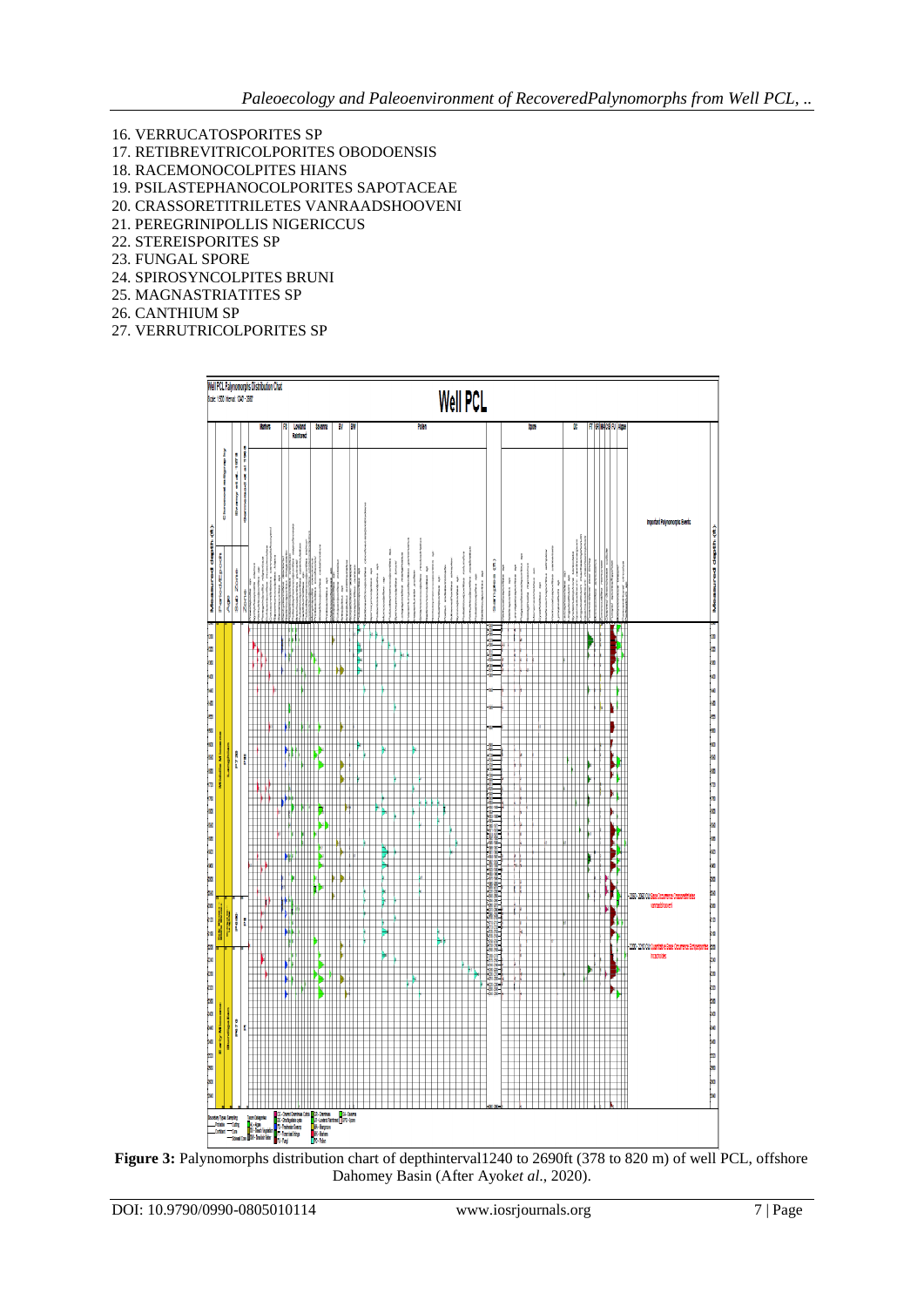# **V. Discussion**

#### **PaleoecologicalReconstruction based on the Recovered Palynomorphs Assemblages**

From figure 3 above, thewhole palynoflora assemblages recovered from PCL well have been grouped and characterized into five ecological species which include freshwaterswamp (FS), beach vegetation (BV), brackish water swamp (BW), lowland rainforest, savannah, and marine alongside fungal elements andother forms without specific ecological affinities (see also Table 2). Thegroupings were based on the botanical affinities of the fossilpalynoflora recovered from the PCL well with new plants or closest livingrelatives.

The freshwater swamp and beach vegetation are characterized by*Pachydermitesdiederixi*,*Retitricolporitesirregularis,Laevigatosporites*sp., and *Echiperiporitesestalae*;and*Echiperiporites*sp., *Arecipitesexilimuratus*, and *Arecipites*sp*.*  respectively.*Laevgatosporites*sp.,*Retitricolporitesirregularis and Arecipites*sp.,showed the most consistent occurrence. The records of the otherformsare sporadic. The brackish water swamp species are dominated by *Acrostichumaureum*, *Psilatricolporitescrassus*, *Proxapertitescursus*and*Verrutricolporites*sp. Large amounts of fossil pollen having botanical affinities that can be assigned to tropical lowland rain forest plants were also retrieved from the well. Based on decreasing number of abundance, they are*Psilatricolporitescrassus*, *Psilastephanocolporitessapotaceae, Canthiumidites*sp.,*Brevicolporitesguinetii*,*Psilatricolporitesoperculatus*, *Crototricolporitescrotonoscuptus*and *Psilastephanocolporitesminor*. The palynomorphsof theSavannah ecology are*Monoporitesannulatus, Striatricolporitescatatumbus, Maginipollisconcinnus,Proteaciditescooksonnian* and *Chenopodaceae*sp.,in decreasing order.It can be obviously observed from fig 3 that, *Monoporitesannulatus*and *Striatricolporitescatatumbus*occurredmore consistent in the stratigraphic succession than*Maginipollisconcinnus,Proteaciditescooksonnian* and *Chenopodaceae*which are quite sparse and infrequent, occurring only in the upper part of the studied PCLwell. *Monoporitesannulatus*is grass (or Graminae) pollen can be traced botanically to thefamily of *Gramineae*(or *Poaceae*)whichismainly confined to more open vegetation, coastal savannahs and river valleys (Germeraad*et al*., 1968;Ogbahon*et al*.,2019). Themangrove palynomorphs recovered from the investigated well section included the taxa *Zonocostitesramonae*, *Acrostichumaureum*, and *Psilatricolporites*sp.The species, *Acrostichumaureum*has been identified as fern currently growing within mangrove vegetation (Rao*et al.,*2013; Massini, 2013). These authors confirmed that *Acrostichumaureum*is adapted to coastal areas associated with mangrove vegetation, areas inundated with saline waters, open salt marshes, coastal swamps and areas along estuarine rivers. Marine-derived palynomorphsinclude*Dinoflagellates*and Acritarch. The fossil dinoflagellatesare mostly known from marine sediments (Ayinla*et al*., 2013). They constituteabout 8.2% of the entire palynomorphsidentifiedin the PCL well samples. Dinoflagellate forms identified are*Lingulodinium*sp*., Systemaphoratareolata, Operculodiniumcentrocarpum, Lingulodiniummechaerophorum*, and *Operculodiniummechaerophon*but only*Lingulodinium*sp*.* appeared in almost all the well section.This indicate open marine.

## **Paleoenvironmental Reconstruction based on the Recovered Palynomorphs Assemblages**

Environmental changes are usually reflected in the palynological assemblages (Ojo and Akande, 2004). It is on this ground that the composition andrelative proportions of different groups of palynomorphs are utilizedin this study for interpretation of paleoenvironment.Paleoenvironmental deductions of the analyzed interval of PCL well have been made on the basis of palynomorphs characteristics. This involves both quantitative and qualitative distribution of miospores, as well as microforaminiferal wall lining abundance, relative diversity and abundance of dinoflagellate cysts and the occurrences of Pediastrum andBotryococcus (fresh water algae). Also charred gramineae cuticles were considered. In the case of miospores, some environmentallyrestricted marker species such as *Crassoretitriletesvanraadshooveni*and*Pachydermitesdiederixi, Retitricolporitesirregularis, Psilastephanocolporites*sp*.* (*Sapotaceae*),*Psilatricolporitescrassus, Verrucatosporites*sp*., Laevigatosporites*sp*.,* and Percentage of *Zonocostitesramonae* (Rhizophorntype) and*Monoporitesannulatus*were also considered (seeTable3). Many of thesepalynomorphsare closely similar in morphology to recent species so thatassumptions can be made about their ecological requirements(Germeraad et *al.,* 1968).For example, species indicative of coastal plain environments include *Crassoretitriletesvanraadshooveni*(a climbing fern of coastal swamp forest),*Pachydermitesdiederixi*(an angiosperm of coastal swamps) and*Zonocostitesramonae* (the mangrove group), *Monoporitesannulatus* (savannah) Lacustrine, *Laevigatosporites*sp. (Brackish to fresh water swamp).

The entire stratigraphic section of the PCL well is divided into four main sections i.e. 1240 – 1520ft, 1520 - 1800ft, 1800 -2080ft, and 2080 -2360ft. Each of this section is considered in details below:

### **Depth 1240 – 1520ft**

A semi quantitative interpretation technique was employed to determine thepaleoenvironment of deposition of interval 1240 to 1520ft of thestudied samples from the Dahomey Basin (PCL well). This is referred to as Palynological Marine Index (PMI). The method is dependent on the amount of terrestrially and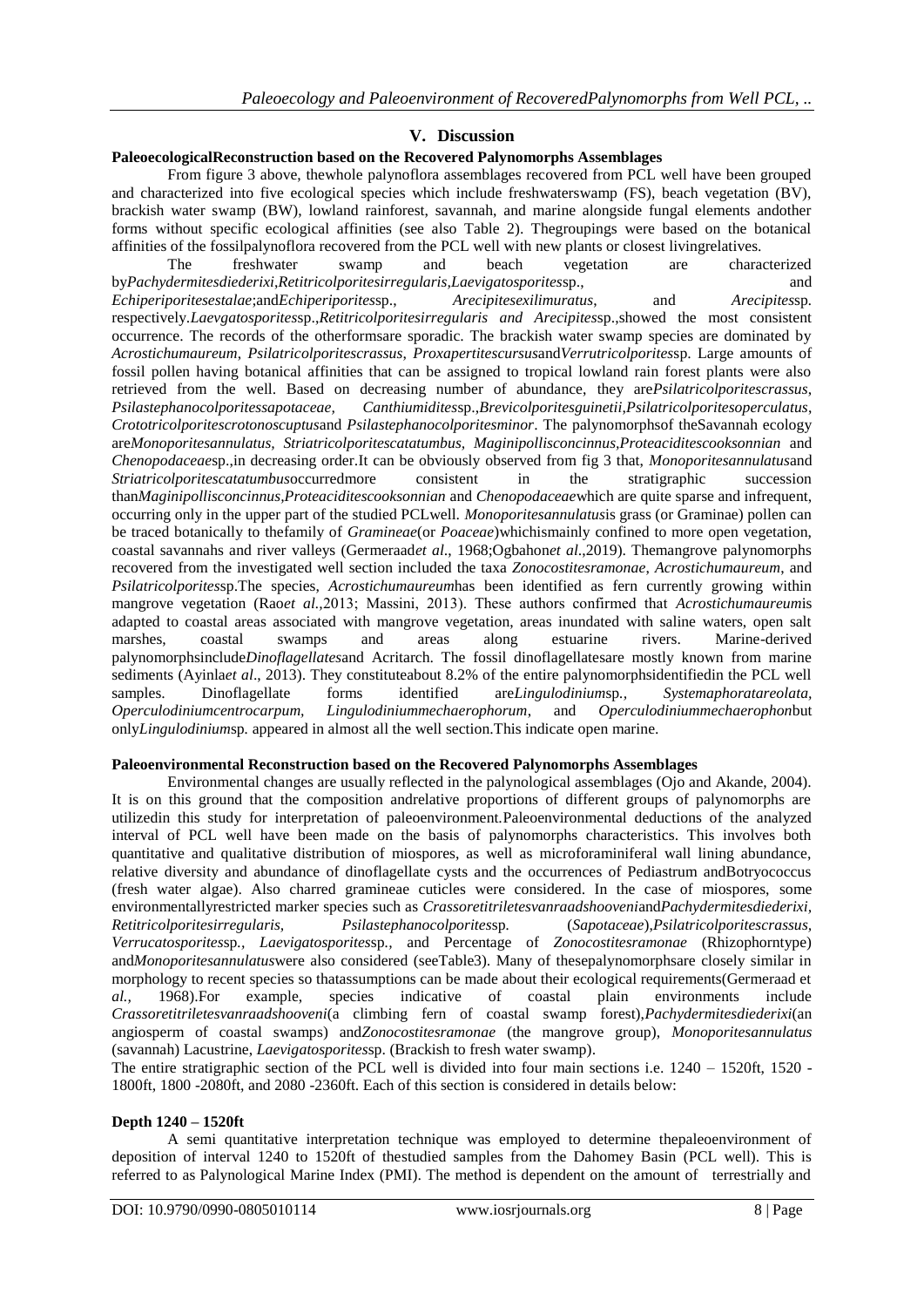aquatic derived palynomorphs separately. Helenes*et al.*(1998),Ayinla*et al.* (2013)andAkinsile (2016) defined PMI as: PMI =  $(Rm / Rt + 1) \times 100$ . This index is used to deduce the paleoenvironments of fossil forms with respect to fluvial or marineenvironments. The range of classification herebyfollows: 0 or nil =Terrestrial or freshwater environment,>0 to 50 =Brackish water influence,>50 to 100=Marine environment.

Where  $Rm =$  Richness of marinepalynomorphs(Dinoflagellates + Acritarch + Prasinophytes+Foraminifera linings) counted as the number of taxa per sample.Rt = Richness of terrestrial palynomorphs (Pollen +Spores+ Fungal remains) also counted as the number of taxa per sample.

From table 2, the PMI values of this depth range is very low. The values ranged from 0 to 16.0. At depth interval  $1240 - 1280$ ft,  $1280 - 1320$ ft,  $1320 - 1360$ ft,  $1360 - 1400$ ft,  $1400 - 1440$ ft,  $1440 - 1480$ ft and  $1480$ -1520ft have PMI values of 3.5%, 16.0%, 6.5%, 0.0 %, 0.0%, 4.3% and 0.0% respectively. According to Helenes*et al.*,(1998) from 1240 to 1360ft is interpreted as brackishwater environment dominated by terrestrial palynomorphs over marine palynomorphs. While depths which record 0.0% ofpalynomorph marine index suggest fresh water environment. The percentage of *Monoporitesannulatus, Acrostichumaureum* and *Zonocostitesramonae* from table 3 were also considered. At depth interval of 1240 -1280ft shows zero counts of *Monoporitesannulatus*and21 count of *Zonocostitesramonae*making 91.3%. This is indicative of wet climate. *Zonocostitesramonae*dominate throughout this stratigraphic section (see figure 4). Observed increase in*Acrostichumaureum* between 1320 –1400ftover *Zonocostitesramonae*indicates an influx of saline waters, open salt marshes, coastal swamp and areas along estuarine rivers MassiniGarcia*et al.,* (2006).

## **Depth interval 1520 to 1800 ft**

ThePMI values within this depth ranged from 0.0% to 20%. This suggests fluvial environmentas compared to the works of Helenes*et al.* (1998). Dominanceof *Monoporitesannulatus*at 1520 – 1600ft over *Zonocostitesramonae* indicates dry climate and inland environment. Within the depth of 1560 1680ft(see Fig. 5), *Rhizophora*(*Zonocostitesramonae*) has a maximum record of 75%and within this interval there is a complete absence of *Poaceae*(*Monoporitesannulatus*) indicating a brief period of wet climatic condition and the sediments were deposited within the mangrove swamp environment. This probably indicates complete replacementof grass by the rainforest vegetation during this brief interval, at least in the vicinity of depositional site. The occurrence of *Acrostichumaureum*together with *Zonocostitesramonae*dominating between 1640 to 1800ft with absence of *Monoporitesannulatus*suggest coastal areas associated with mangrove along estuarine rivers (MassiniGarcia*et al.,*2006).

#### **Depth 1800 to 2080ft**

This interval has frequent occurrence of Z. *ramonae and A. aureum*throughout the stratigraphic section but *M.annulatus* occurred only at some depths. Between 1800 -1880ft. A*crostichumaureum*is more in abundance followed b*y Zonocostitesramonae*and absence of *Monoporitesannulatus*which have 57.2%, 42.8% and 0.0% respectively (Table 3). This is indicative of lacustrine environment (Muller, 1959; Germeraad*et al.,* 1968). At depth interval of 1880 to 1960 ft*Monoporitesannulatus*becomes dominant over the two. This indicates a change from wet and warm climate to dry climate. Similarly the same scenario happens between depth intervals of 1960 to 2080 ft. The curve generally shows an alternating change from dry to wet warm climate. The PMI values of this depth interval ranged from 0.0% to 22.2% confirms that the sediments were deposited within the freshwater to brackishwater environments (Table2).

#### **Depth interval 2080 to 2360ft**

This interval is characterized by the occurrence of *Zonostitesramonae*, *Monoporitesannulatus*and *Acrotichumaureum*in addition to other palynomorphs such as *Striatricolporitescatatumbus, Retitricolporitesirregular,* fungal spore/hyphae and *Botryococcusbrauni.* The abundant occurrence of *Acrostichumaureum* from 2080 to 2200 ft as shown in figure 7 with little mixture of *Zonocostitesramonae*indicates brackish water environment. From2200 to 2320 ft shows the abundant of Z*onocostitesramonae*over the twoforms,indicating a change from the brackish water to mangrove. The abundance of Algea (*Botryococcusbrauni)* which is a fresh water indicator, and common brackish water species, Z*onocostitesramonae*within this depth suggest lagoonal or estuarine or delta plain environment (brackish water environment).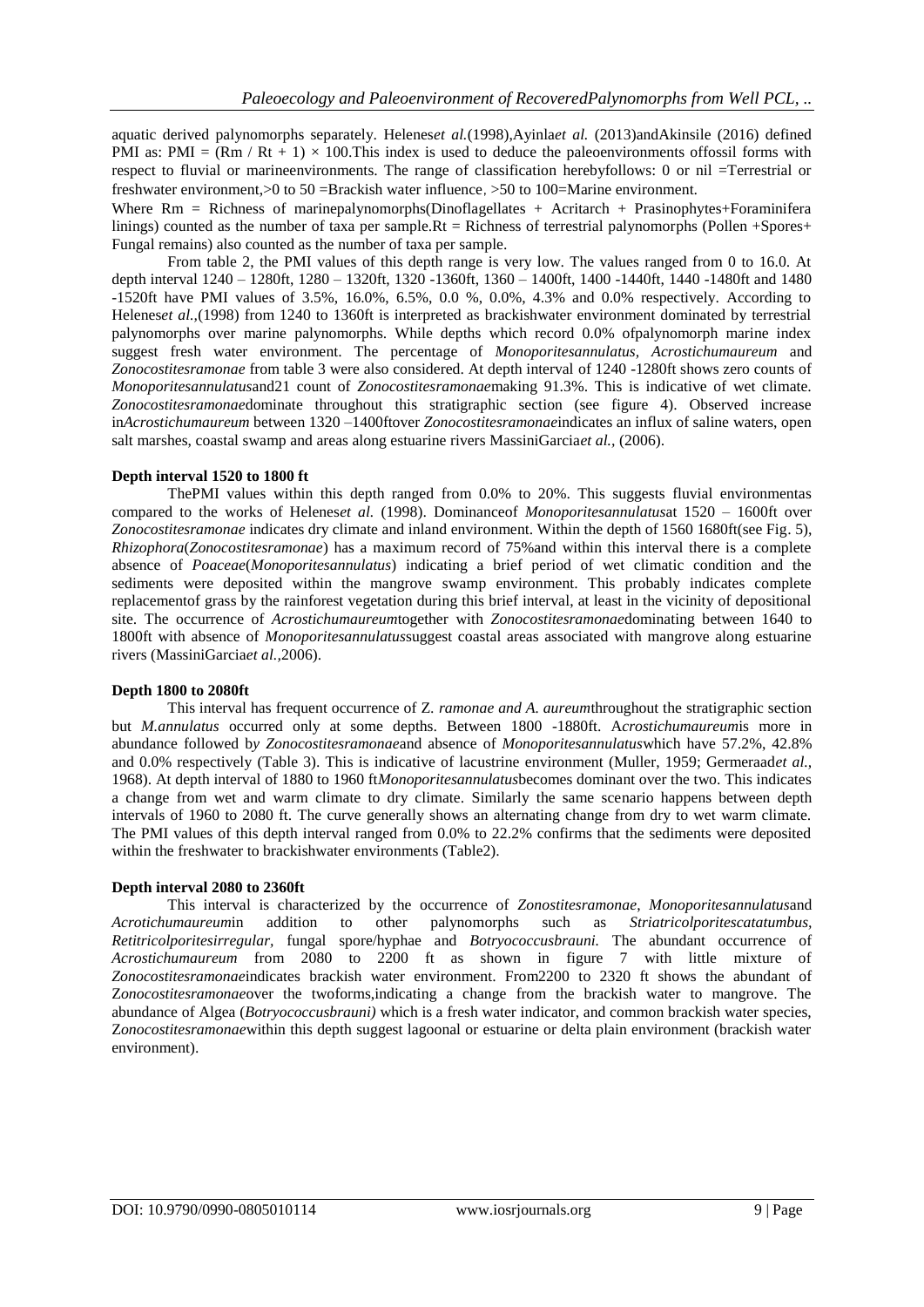| <b>Table 2</b> : Ecological grouporspecies diversity, abundance and marine index values of PCL Well. |                   |                |                |                |                |                |                |                |            |           |             |
|------------------------------------------------------------------------------------------------------|-------------------|----------------|----------------|----------------|----------------|----------------|----------------|----------------|------------|-----------|-------------|
| S/N                                                                                                  | $Depth({\rm ft})$ | <b>FWSP</b>    | <b>BWSP</b>    | <b>SA</b>      | <b>LR</b>      | <b>FU</b>      | <b>ALG</b>     | <b>MA</b>      | <b>PMI</b> | <b>SD</b> | <b>FREO</b> |
| 1                                                                                                    | 1240-1280         |                |                | $\Omega$       | 14             | 8              | 3              | 21             | 3.5        | 17        | 66          |
| $\mathfrak{2}$                                                                                       | 1280-1320         | $\overline{c}$ | $\overline{4}$ | $\Omega$       | $\overline{4}$ | 17             | 9              | $\overline{7}$ | 16         | 24        | 112         |
| 3                                                                                                    | 1320-1360         | 1              | 6              | $\overline{c}$ | $\overline{c}$ | 11             | 6              | 5              | 6.5        | 19        | 75          |
| $\overline{4}$                                                                                       | 1360-1400         | 1              | $\Omega$       | $\Omega$       | $\overline{4}$ | 3              | $\Omega$       | 5              | 0.0        | 12        | 42          |
| 5                                                                                                    | 1400-1440         | $\Omega$       | 1              | $\Omega$       | $\overline{c}$ | $\Omega$       | 2              | $\overline{c}$ | 0.0        | 10        | 29          |
| 6                                                                                                    | 1440-1480         | $\Omega$       | 1              | $\Omega$       | 6              | $\overline{2}$ | 1              | 14             | 4.3        | 12        | 25          |
| $\overline{7}$                                                                                       | 1480-1520         | $\Omega$       | $\Omega$       | 1              | $\overline{7}$ | $\Omega$       | $\Omega$       | $\mathbf{0}$   | 0.0        | 3         | 8           |
| 8                                                                                                    | 1520-1560         | $\mathfrak{2}$ | 1              | $\Omega$       | $\Omega$       | 3              | $\Omega$       | $\overline{0}$ | 0.0        | 10        | 13          |
| 9                                                                                                    | 1560-1600         | 3              | $\Omega$       | $\overline{c}$ | 8              | $\mathbf{1}$   | $\Omega$       | $\Omega$       | 0.0        | 8         | 20          |
| 10                                                                                                   | 1600-1640         | 1              | 3              | $\overline{4}$ | 6              | $\overline{c}$ | $\tau$         | 9              | 6.3        | 20        | 54          |
| 11                                                                                                   | 1640-1680         | $\Omega$       | $\overline{4}$ | $\Omega$       | $\overline{4}$ | $\overline{4}$ | $\overline{4}$ | $\overline{2}$ | 16.7       | 14        | 35          |
| 12                                                                                                   | 1680-1720         | $\Omega$       | $\overline{4}$ | $\Omega$       | $\overline{4}$ | $\overline{2}$ | $\Omega$       | 5              | 20         | 13        | 40          |
| 13                                                                                                   | 1720-1760         | 3              | 1              | $\Omega$       | 5              | $\overline{2}$ | 3              | 5              | 5.9        | 23        | 54          |
| 14                                                                                                   | 1760-1800         | $\Omega$       | 8              | 4              | 6              | $\overline{2}$ |                | $\Omega$       | 7.7        | 17        | 49          |
| 15                                                                                                   | 1800-1840         | $\mathbf{0}$   | 3              | $\overline{4}$ | 5              | $\overline{2}$ | $\overline{4}$ | $\overline{2}$ | 9.5        | 15        | 29          |
| 16                                                                                                   | 1840-1880         | $\Omega$       | $\overline{4}$ | 1              | 6              | 10             | 3              | 3              | 11.5       | 15        | 35          |
| 17                                                                                                   | 1880-1920         | 3              | 3              | 3              | 9              | 9              | 8              | $\overline{2}$ | 0.0        | 21        | 42          |
| 18                                                                                                   | 1920-1960         | $\Omega$       | $\overline{4}$ | $\overline{2}$ | 3              | 6              | 3              | $\overline{4}$ | 22.2       | 21        | 85          |
| 19                                                                                                   | 1960-2000         | 1              | 4              | $\mathbf{1}$   | $\overline{7}$ | $\Omega$       | 3              | 3              | 2.2        | 18        | 34          |
| 20                                                                                                   | 2000-2040         | 1              | 1              | $\overline{4}$ | 9              | 8              | $\overline{4}$ | $\overline{c}$ | 0.0        | 16        | 46          |
| 21                                                                                                   | 2040-2080         | $\overline{c}$ | $\mathbf{1}$   | $\mathbf{0}$   | 12             | 3              | 6              | $\overline{2}$ | 6.7        | 17        | 47          |
| 22                                                                                                   | 2080-2120         | 1              | 1              | $\Omega$       | $\overline{4}$ | 3              | $\overline{2}$ | $\Omega$       | 4.2        | 21        | 47          |
| 23                                                                                                   | 2120-2160         | $\mathbf{0}$   | $\overline{2}$ | $\overline{2}$ | 12             | 5              | $\overline{4}$ | $\overline{2}$ | 0.0        | 15        | 47          |
| 24                                                                                                   | 2160-2200         | $\Omega$       | 3              | 1              | $\tau$         | $\overline{c}$ | 3              | $\overline{0}$ | 0.0        | 15        | 33          |
| 25                                                                                                   | 2200-2240         | $\mathbf{0}$   | $\Omega$       | $\overline{2}$ | 3              | 10             | $\overline{4}$ | 5              | 0.0        | 16        | 38          |
| 26                                                                                                   | 2240-2280         | $\Omega$       | 3              | 5              | $\tau$         | 10             | 3              | 5              | 14.3       | 21        | 69          |
| 27                                                                                                   | 2280-2320         | $\mathbf{0}$   | $\overline{4}$ | 3              | 8              | 3              | $\mathbf{0}$   | $\overline{2}$ | 0.0        | 20        | 48          |
| 28                                                                                                   | 2320-2360         | $\theta$       | $\Omega$       | $\theta$       | 6              | $\Omega$       | $\overline{4}$ | $\Omega$       | 0.0        | 14        | 32          |

**Table 2ː** Ecological groupofspecies diversity, abundance and marine index values of PCL Well.

Noteː Fresh Water Swamp Species(FWSP), Brackish Water Swamp Species(BWSP), Savannah(SA), Lowland Rainforest Species(LR),Fungi(FU), Algae(ALG), Mangroove (MA), Species Diversity(SD), Palynological Marine Index (PMI)=  $(R_m/Rt+ 1) \times 100$  where  $R_m$  is Richness of Marine Palynomorph (Dinoflagellates, acritarch, and foraminiferal wall linings) counted as number of taxa per Sample, Rt= Richness of Terrestrial Palynomorphs (Sporomorphs)

| S/N            | $Depth({f})$ | M. annulatus   | Z. ramonae     | A.aureum       | Total          | %M.       | % Z.    | %A.      |
|----------------|--------------|----------------|----------------|----------------|----------------|-----------|---------|----------|
|                |              |                |                |                |                | annulatus | ramonae | aureum   |
| $\mathbf{1}$   | 1240-1280    | $\mathbf{0}$   | 21             | $\overline{2}$ | 23             | 0.0       | 91.3    | 8.7      |
| $\overline{2}$ | 1280-1320    | 5              | 7              | 3              | 15             | 33.3      | 46.7    | 20       |
| 3              | 1320-1360    | $\mathbf{1}$   | 5              | $\tau$         | 13             | 7.7       | 38.5    | 53.8     |
| $\overline{4}$ | 1360-1400    | $\mathbf{1}$   | 5              | $\overline{0}$ | 6              | 16.7      | 83.3    | 0.0      |
| 5              | 1400-1440    | $\mathfrak{2}$ | $\overline{2}$ | $\overline{0}$ | $\overline{4}$ | 50.0      | 50.0    | $\Omega$ |
| 6              | 1440-1480    | 3              | 14             |                | 18             | 16.7      | 77.8    | 5.5      |
| $\tau$         | 1480-1520    | $\Omega$       | $\Omega$       | $\overline{0}$ | $\theta$       | 0.0       | 0.0     | 0.0      |
| 8              | 1520-1560    | $\mathbf{0}$   | $\mathbf{0}$   | 1              | 1              | 0.0       | 0.0     | 100      |
| 9              | 1560-1600    | 3              | $\mathbf{0}$   | $\Omega$       | 3              | 100       | 0.0     | 0.0      |
| 10             | 1600-1640    | $\mathbf{0}$   | 9              | 3              | 12             | 0.0       | 75.0    | 25.0     |
| 11             | 1640-1680    | 1              | $\overline{c}$ | $\overline{4}$ | $\tau$         | 14.3      | 28.6    | 57.1     |
| 12             | 1680-1720    | $\mathbf{0}$   | 5              | 4              | 9              | 0.0       | 55.6    | 44.4     |
| 13             | 1720-1760    | $\mathbf{0}$   | 5              |                | 6              | 0.0       | 83.3    | 16.7     |
| 14             | 1760-1800    | $\Omega$       | $\Omega$       | 8              | 8              | 0.0       | 0.0     | 100.0    |
| 15             | 1800-1840    | $\mathbf{0}$   | 2              | 3              | 5              | 0.0       | 40.0    | 60.0     |
| 16             | 1840-1880    | $\mathbf{0}$   | 3              | $\overline{4}$ | $\tau$         | 0.0       | 42.8    | 57.2     |
| 17             | 1880-1920    | 5              | $\overline{c}$ | 3              | 10             | 50.0      | 20.0    | 30.0     |
| 18             | 1920-1960    | $\theta$       | $\overline{4}$ | $\overline{4}$ | 8              | 0.0       | 50.0    | 50.0     |
| 19             | 1960-2000    | $\overline{4}$ | 3              | $\overline{4}$ | 11             | 36.4      | 27.2    | 36.4     |
| 20             | 2000-2040    | 5              | $\overline{2}$ |                | 8              | 62.5      | 25.0    | 12.5     |
| 21             | 2040-2080    | $\overline{0}$ | $\overline{2}$ |                | 3              | 0.0       | 66.7    | 33.3     |
| 22             | 2080-2120    | $\overline{0}$ | $\overline{0}$ | 1              | 1              | 0.0       | 0.0     | 100.0    |
| 23             | 2120-2160    | $\overline{0}$ | $\overline{2}$ | $\mathbf{2}$   | $\overline{4}$ | 0.0       | 50.0    | 50.0     |
| 24             | 2160-2200    | $\overline{2}$ | $\mathbf{0}$   | 3              | 5              | 40.0      | 0.0     | 60.0     |
| 25             | 2200-2240    | 3              | 5              | $\overline{0}$ | 8              | 37.5      | 62.5    | 0.0      |
| 26             | 2240-2280    | $\overline{0}$ | 5              | 3              | 8              | 0.0       | 62.5    | 37.5     |
| 27             | 2280-2320    | $\mathbf{1}$   | $\mathfrak{2}$ | $\overline{4}$ | $\overline{7}$ | 14.2      | 28.6    | 57.1     |
| 28             | 2320-2360    | $\overline{0}$ | $\overline{0}$ | $\Omega$       | $\theta$       | 0.0       | 0.0     | 0.0      |

Monoporitesannulatus (M.annulatus), Zonocostitesramonae (Z.ramonae), Acrostichumaureum(A. aureum)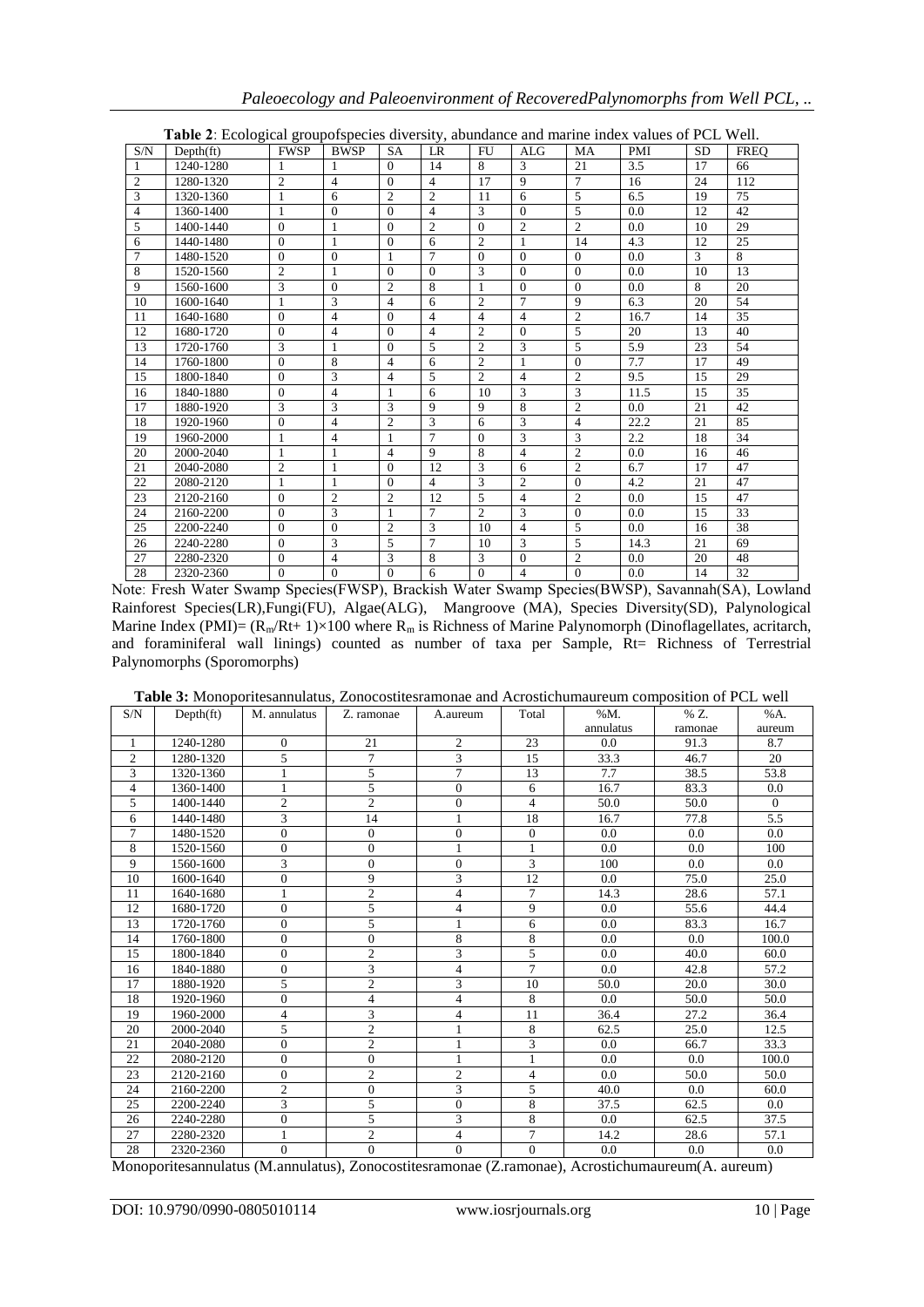

**Figure 4:** Plot of *Zonostitesramonae*, *Monoporitesannulatus*and*Acrotichumaureu.*



**Figure 5:** Plot of *Zonocoostitesramonae*, *Monoporitesannulatus*and*Acrotichumaureum.*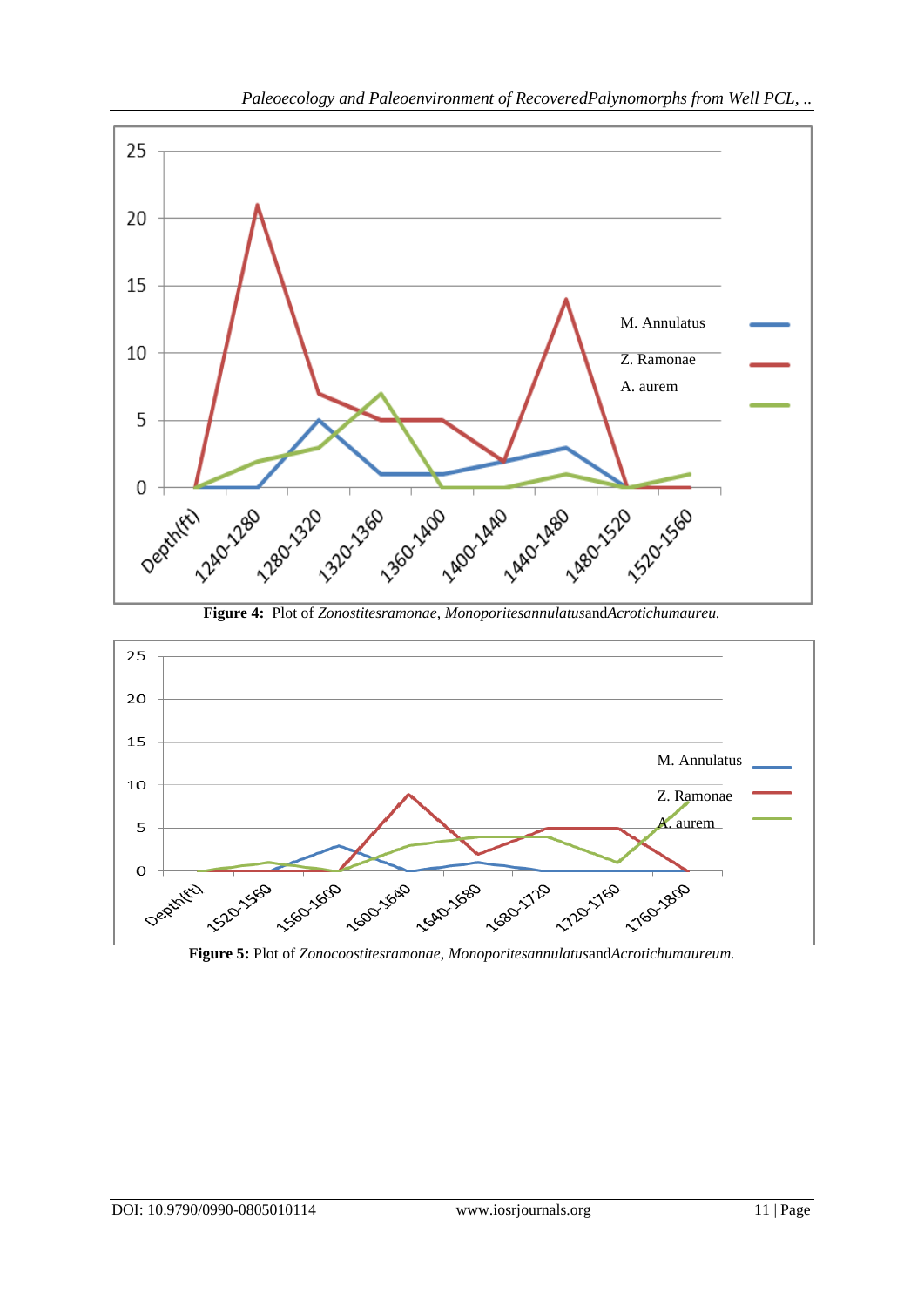

**Figure 6:** Plot of *Zonocostitesramonae*, *Monoporitesannulatus*and*Acrotichumaureum*



# **VI. Conclusion**

Palynological study of PCL well from offshore Dahomey Basinrevealed well preserved palynofloraassemblages with high diversity. Observed and inferred evidences frompalynomorphs which integrated both quantitative and quality studied were used to interpret the paleoecologyas well as delineate different environment of deposition of the sediments. The results show five paleoecological zones which are: fresh water, lowland rainforest, savanna, brackish water and beach vegetation. In addition, most of the samples were deposited within lacustrine, lagoonal or estuarine environment (brackish water environment), while others were deposited in freshwater environment.

# **Acknowledgemen**t

The Authors wish to thank the South Atlantic Petroleum company (SAPETRO) Nigerian for providing these samples that enable us to carry on with this research

# **References**

[1]. Adebiyi, A.O. Lithostratigraphy, Palynostratigraphy and Palynofacies Indications of the Depositional Environments of Upper Cretaceous to Paleogene Sediments, Offshore Eastern Dahomey Basin, SW Nigeria. Journal of Earth Science Research. 2014;2, 118-128[. http://dx.doi.org/10.18005/JESR0204001](http://dx.doi.org/10.18005/JESR0204001)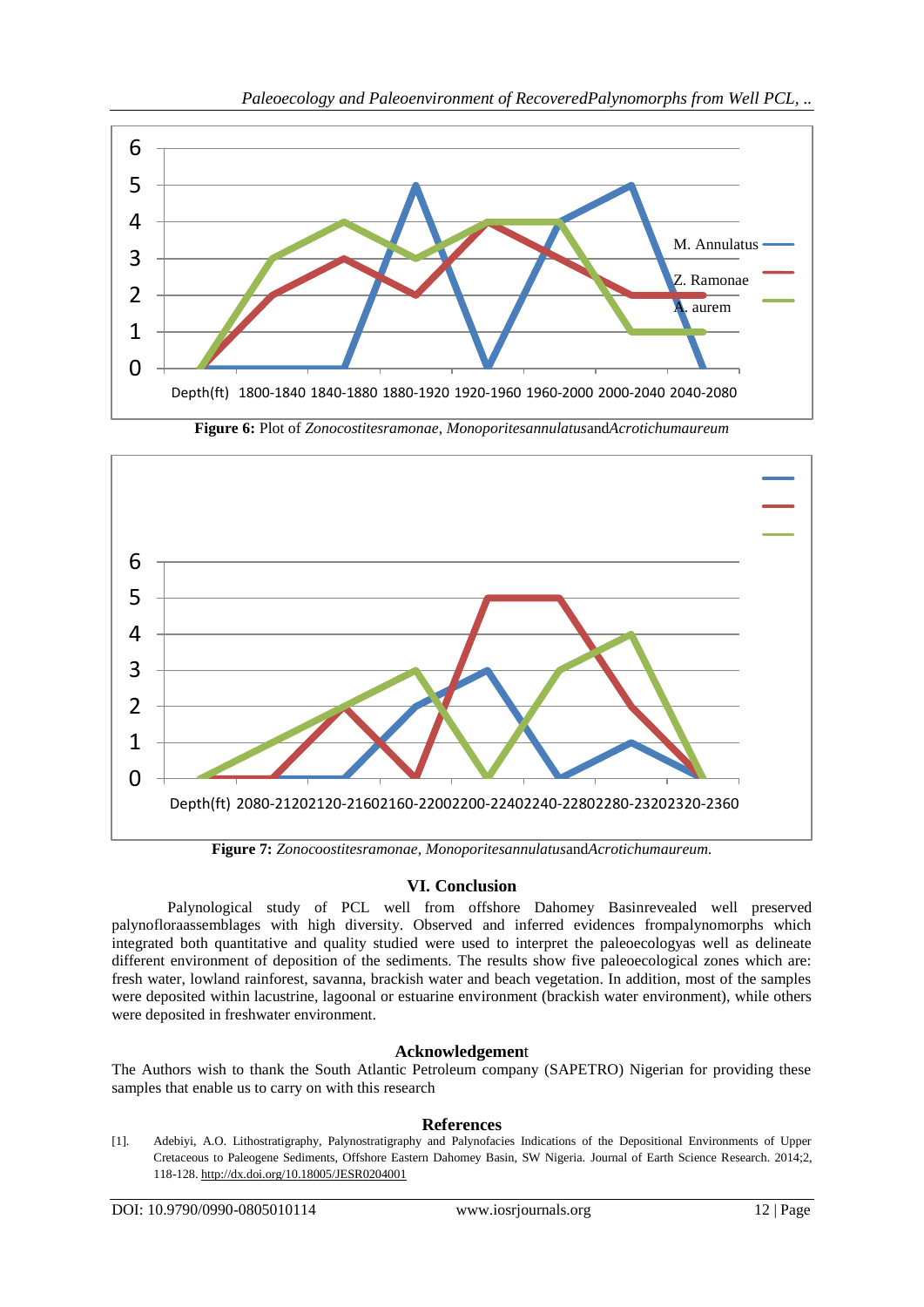- [2]. Adebiyi, A.O. Upper Cretaceous to Paleogene Palynosequence Stratigraphy of H-1 Well Offshore Eastern Dahomey Basin, Southwestern Nigeria. International Journal of Research and Innovations in Earth Science (IJRIES). 2015;2, pp. 82-88.
- [3]. Adegoke, E. S. Eocene Stratigraphy of Southern Nigeria. Bulletin Bureau de research geologic et Miners Memoirs. 1969; 69, pp. 22-48.
- [4]. Adegoke, O.S., Dessauvagie, T.F.J. Kogbe, C.A. Ogbe, F.A.G. The Type Ewekoro (Paleocene) of western Nigeria, Biostratigraphy and Microfacies‖ In: 4th Collique African de Micropaleontologie, Abidjan. 1970; pp.27-39.
- [5]. Adeigbe, O.C., Ola-Buraimo, A.O., Moronhunkola, A.O. Palynological Characterization of the Tertiary Offshore Emi-1 Well, Dahomey Basin, Southwestern Nigeria. International Journal of Scientific & Technology Research (IJSTR). 2013;2, pp. 58-70. [http://www.ijstr.org](http://www.ijstr.org/)
- [6]. Adekeye, O.A. Akande, S.O., Bale, R.B. and Erdtmann, B.D. Carbon and Oxygen Isotopic Compositions and Diagenesis of the Ewekoro Formation in the Eastern Dahomey Basin, Southwestern Nigeria. Journal of Mining and Geology. 2005; 41 (1), pp.87-95.
- [7]. Adekeye, O.A. Akande, James, S. O. and Adeoye, A. The assessment of potential source rocks of Maastrichtian Araromi formation in Araromi and Gbekebo wells Dahomey Basin, southwestern Nigeria, Heliyon, [https://doi.org/10.1016/j.heliyon.2019. e01561.](https://doi.org/10.1016/j.heliyon.2019.%20e01561)
- [8]. Akinsile, O. Solomon, A. A. Olabisi, A, A, Olusegun, A. O. Oluyemi, Emmanuel, F. Palynology of the Cretaceous -Tertiary Sediment Succession of Sile Well, Offshore Dahomey Basin, Benin Republic. International Basic and Applied Research Journal. 2016; 2(8), pp. 38-47.
- [9]. Ako, B.D. Adegoke, O.S. and Petters, S.W. Stratigraphy of Oshosun Formation in Southwestern Nigeria Journal of Mining and Geology. 1980; 17, pp. 99-106.
- [10]. Anthonia N. A. and Johnson, F. N. Palynostratigraphy of Well Z, OPL 310, Offshore Dahomey Basin, South-Western Nigeria.Journal of Applied Geology and Geophysics.2020; 8, 2, III. pp.51-61[. www.iosrjournals.org.](http://www.iosrjournals.org/)
- [11]. Ayinla, H. A**.,** Adeigbe, O. C., Ola-Buaimo, A.O., Bankole, S.A and Adebowale, M.Palynostratigraphy and high resolution paleoenvironmental reconstruction of part of Kemar-1 well, Bornu Basin, Northeastern Nigeria. The Pacific Journal of Science and Technology. 2013;15(1)*,*pp. 392-403.
- [12]. Ayok, J. "High Resolution Palynostratigraphy of Well PCL, boundary of Nigeria and Benin Republic sectors of the offshore eastern Dahomey Basin."*IOSR Journal of Applied Geology and Geophysics (IOSR-JAGG),* 8(4), (2020): pp 41-50.
- [13]. Billman, H. G. Offshore Stratigraphy and paleontology of the Dahomey embayment. Proc. of 7th African Micropalentological Colloquium, Ile-Ife, Nigeria.1976; pp. 2-42.
- [14]. Billman, H.G. Offshore Stratigraphy and Paleontology of the Dahomey Embayment, West Africa. Nigerian Association Petroleum Explorationists. 1992;7,pp. 121-130.
- [15]. Burke, K. Dessauvagie, T.F.J. and Whiteman, A.J. Geological history of the Benue valley and adjacent areasl. In African Geology: Creatceous rocks of Nigeria and adjacent areas. University of Ibadan press, Ibadan, Nigeria.pp. 187-205, 1971.
- [16]. Coker, S. J. and Ejedawe, J. E. Petroleum prospects of the Benin Basin, Nigeria. Journal Mining and Geology. 1987; 23, pp. 27-43.
- [17]. Ekweozor, C.M. Geochemistry of oil sands of southwestern Nigeria: In B.D Ako and E.I Enu (eds) Occurrences, utilization and economics of Nigeria Tar sands‖. Nigeria Mining and Geosciences Society Publication on tar sands workshop, Ago-Iwoye. 1990; pp 50-62.
- [18]. Elueze, A.A. and Nton, M.E. Organic geochemical appraisal of limestones and shales in part of eastern Dahomey Basin, southwestern Nigeria. Journal of Mining Geology. 2004; 40(1), pp 29-40.
- [19]. Evamy, D. D., Haremboure, J., Kemerling, P., Knaap, W. A., Molly, F. A., & Rowlands, P. H. Hydrocarbon Habitat of Tertiary Niger Delta. American Association of Petroleum Geologists Bulletin.1978;62, 1, pp. 1-39.
- [20]. Fayose, E.A. Stratigraphical Paleontology of Afowo-1 well, Southwestern Nigerial Journal of Mining and Geology. 1970; 5 (1&2), pp.1-9.
- [21]. Germeraad, J. B., Hopping, C. A.andMulIer, J. Palynology of Tertiary Sediments from Tropical areas. Review of Paleobotany and. Palynology.1968; 6, pp. 189 – 348.
- [22]. Helenes J, De Guerra, C. and Vasquez, J. Palynology and chronostratigraphy of the upper Cretaceous in the subsurface of the Barinas area. Western Venezuela. AAPG Bulletin. 1998;82, pp1308-1328.
- [23]. Idowu, J.O. Ajiboye, S.A. Ilesanmi, M.A. and Tanimola, A. Origin and Significance of Organic Matter of Oshosun Formation, Eastern Dahomey Basin Southwestern Nigeria. Journal of Mining and Geology. 1993; 29, pp.9-16.
- [24]. Ikhane,P.R., Akintola, A.J. Ola-Buraimo, A.O., Oyebolu, O.O. Akintola, G.O. and Adesanwo, B.T . Palynology and Paleoenvironmental reconstruction of the Early Maastrichtian Afowo Formation, Dahomey Basin, southwestern Nigerial. Science Journal of Environmental Engineering Research.2012; ISSN: 2276-7495; vol. 2012, Issue 2, 8p.
- [25]. Jones, H.A. and Hockey, R.D. Geology of Parts of SouthwesternNigeria.Geological Survey Bulletin. 1964, 31, 87p,
- [26]. Kogbe, C.A. The Cretaceous and Paleocene sediments of Southwestern Nigerial. In: C.A. Kogbe (ed), Geology of Nigeria, Elizabethan Publishing Company , Lagos, pp.50-61, 1976.
- [27]. Kingston, D.R. Dishroon, C.P. and Williams, P.A. Global Basin Classification System American Association of Petroleum Geologists Bulletin. 1983. 67, pp.2175-2193.
- [28]. Klemme, H. D. Geothermal Gradient, Heat Flow and Hydrocarbon Recoveryl. In: A.G Fischer and S. Judson (eds). Petroleum and Global tectonics.Princeton University Press, pp.251-304, 1975.
- [29]. Muller, J. Palynology of the Recent Orinoco delta and shelfsediments: Reports of the Orinoco shelf expedition. Micropaleontology1959; **5(1), pp.** 1-32.
- [30]. Muller, J., Di Giacomo, E. and Van Erve, A.W. A palynological zonation for the Cretaceous, Tertiary and Quaternary of Northern and South America. AASP Contr.1987; Series 19: pp. 7-76.
- [31]. Nton, M.E. Sedimentology and Geochemical Studies of rock units in the Eastern Dahomey Basin, Southwestern Nigerial. Ph.D Thesis, University of Ibadan, Ibadan, unpublished, 315p, 2001.